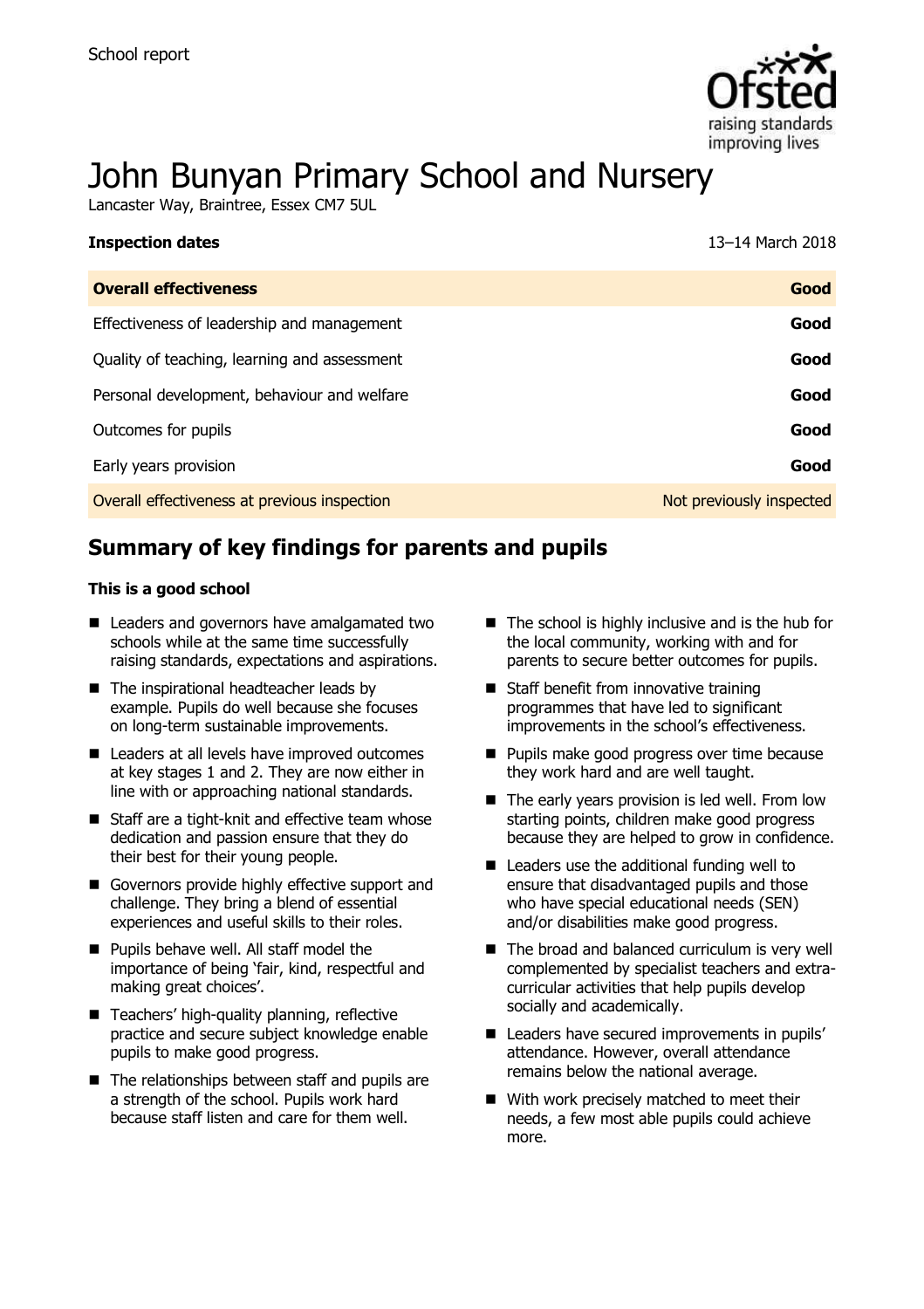

# **Full report**

### **What does the school need to do to improve further?**

- **IMPROVE THEORY INCOCEDED** Improve teaching, learning and assessment, and raise attainment by ensuring that work for most-able pupils is planned precisely so that a greater proportion of pupils achieve greater depth.
- **IMPROVE Attendance by working more closely with specific families in order to improve** the attendance of all groups of pupils to the national level.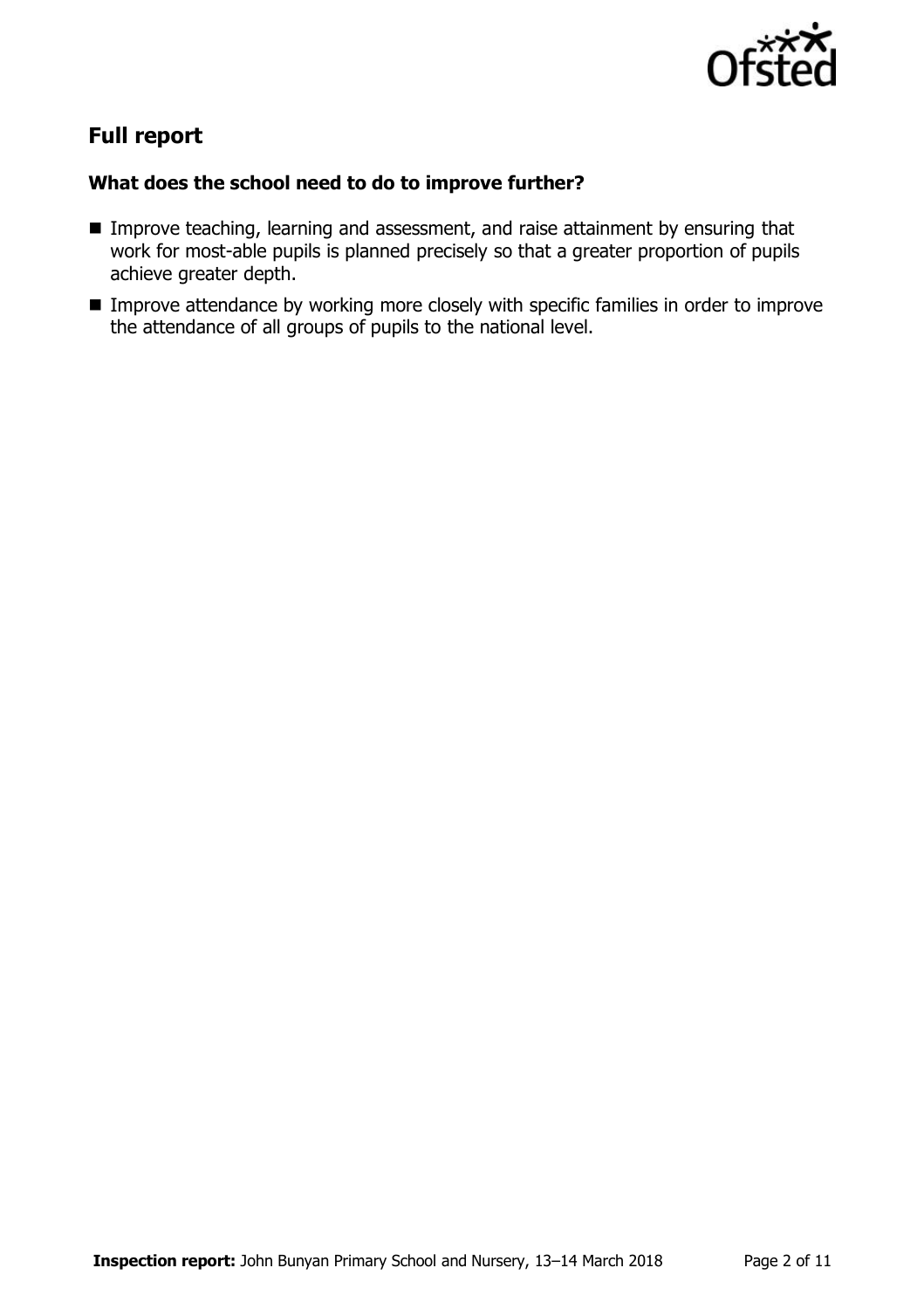

# **Inspection judgements**

#### **Effectiveness of leadership and management Good**

- Leaders and governors have transformed the school and greatly improved the standard of education that pupils receive. Through meticulous planning and working on longterm sustainable improvements, they now provide a school that serves the needs of its pupils extremely well, while remaining at the heart of its community.
- The effective and highly regarded headteacher has painstakingly guided staff through some difficult times. The passion and dedication that all staff show have changed the culture within the school to one where pupils now want to do well. Pupils now aspire to achieve because of the raised level of expectation, such as the links with universities. This encourages pupils to look beyond what they previously thought they could do and be more ambitious.
- This is an inclusive school, where the high-quality care and nurturing environment support pupils extremely well. One parent echoed these sentiments when she said: 'I am very happy with this school. It has really helped encourage and support my daughter. She absolutely loves being at school and that makes it a great school in my eyes. The staff are all fantastic here and genuinely care about the pupils.'
- Through their universal insistence on raising standards for staff as well as pupils, leaders at all levels have cultivated a cohesive team. The comments from the staff questionnaire were overwhelmingly positive. There are frequent and wide-ranging opportunities for staff to develop professionally. Staff spoke about the value of the training they receive, highlighting the use of research-based initiatives and the close working with other schools as being particularly useful in helping them to develop their practice further.
- The curriculum is broad, relevant and carefully tailored to meet the needs of its pupils. Alongside the traditional curriculum, leaders' focus on the arts broadens pupils' cultural awareness, and the use of specialist teachers extends pupils' knowledge and understanding well. A broad range of clubs and after-school activities increase engagement with parents and address local needs well. The highly popular breakfast club ensures that pupils arrive promptly and are ready to learn. Pupils value the extracurricular activities on offer, saying that they help them to learn different skills and work better as part of a team.
- Leaders monitor pupils' progress and attainment closely and have a clear picture on how well pupils are doing. Their effective actions have resulted in standards rising across all areas. Senior leaders carry out frequent and systematic checks on the quality of teaching, learning and assessment. The observations, drop-ins, scrutiny of pupils' work and learning walks that leaders at all levels complete give them a deep understanding of the quality of teaching and learning across the curriculum.
- Leaders ensure that the additional government funding is used effectively. Spending for disadvantaged pupils is carefully targeted to help pupils catch up in their learning by reinforcing basic skills. Staff also support the families to ensure that pupils attend well. Parents spoke about how the help they have received has helped some children, who were reluctant to go to school, to become far better attenders. Leaders monitor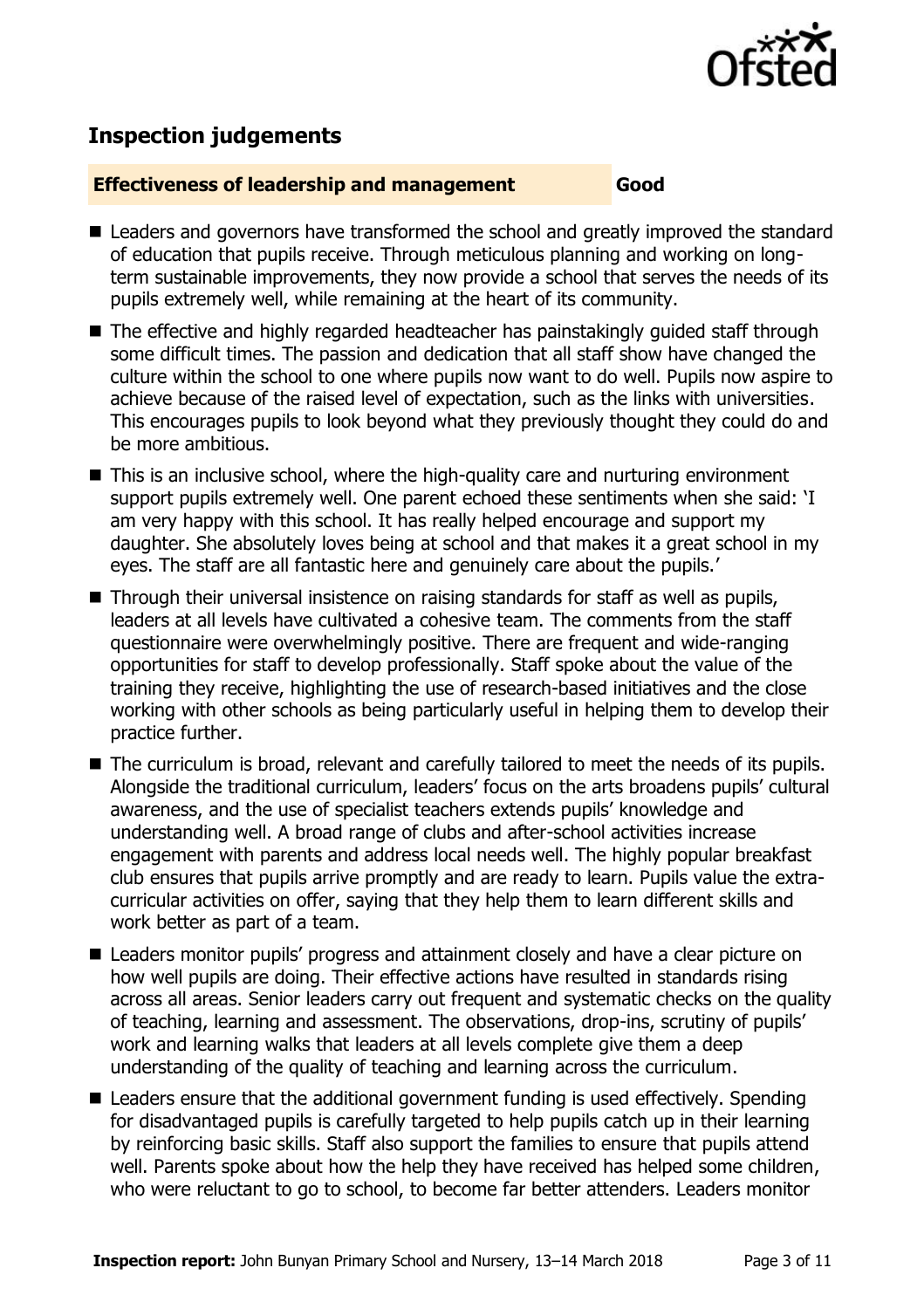

the effectiveness of their spending closely. The published academic progress for Year 6 disadvantaged pupils is now broadly in line with all pupils nationally.

- The sport premium funding is used to provide three sports coaches organising a range of clubs such as fencing, curling, golf and mindfulness. Alongside the high-quality dance provision, this enables pupils to broaden their horizons and learn useful skills.
- The management of teachers' performance is used well to raise standards. Teachers' targets are linked closely to how well their pupils achieve, and also include wholeschool improvement priorities and teachers' own training and development.
- Pupils who have special educational needs (SEN) and/or disabilities have their needs met well. Staff have a precise understanding of pupils' needs and deploy additional adults to good effect. They use a range of strategies, such as visual timetables and bespoke support, to help pupils make good progress from their different starting points.
- **Pupils' spiritual, moral, social and cultural awareness is developed very successfully.** The high visibility of the school's code of conduct ensures that pupils are 'fair, kind, respectful and make great choices'. They are polite, friendly and willingly engage visitors in conversation. Pupils are tolerant of others' ideas and see democracy in action through their work with local councillors on planning applications.

#### **Governance of the school**

- Governors have supported the headteacher well and have been instrumental in driving forward significant improvements. Their recent skills audit shows that they possess a good range of essential experiences and desirable skills. They have an accurate understanding of the school's effectiveness. They are aware of the school's strengths and areas for development, and ask appropriate questions of leaders to push standards higher. The regular updates they receive as a result of leaders' comprehensive monitoring processes keep them well informed.
- Governors are very 'visible'. They all visit regularly and report back to other governors on their key areas of responsibility. They know the journey the school has been on, and continue to support and challenge leaders to drive standards even higher.
- Governors are keen to ensure that the school maintains its focus to serve the local community. Parents spoken to are very positive about the school.

### **Safeguarding**

- The arrangements for safeguarding are effective.
- The school serves its community well. Safeguarding is given a very high profile and staff are acutely aware of pupils' welfare and safety.
- Staff teach pupils how to keep themselves safe, including when using social media. Pupils know how to keep themselves safe. They talk knowingly about the rules to keep them safe, such as the yellow line where running stops and they have to walk into school. Staff, pupils and parents all agree that there is a strong culture of safeguarding throughout the school that enables pupils to feel safe.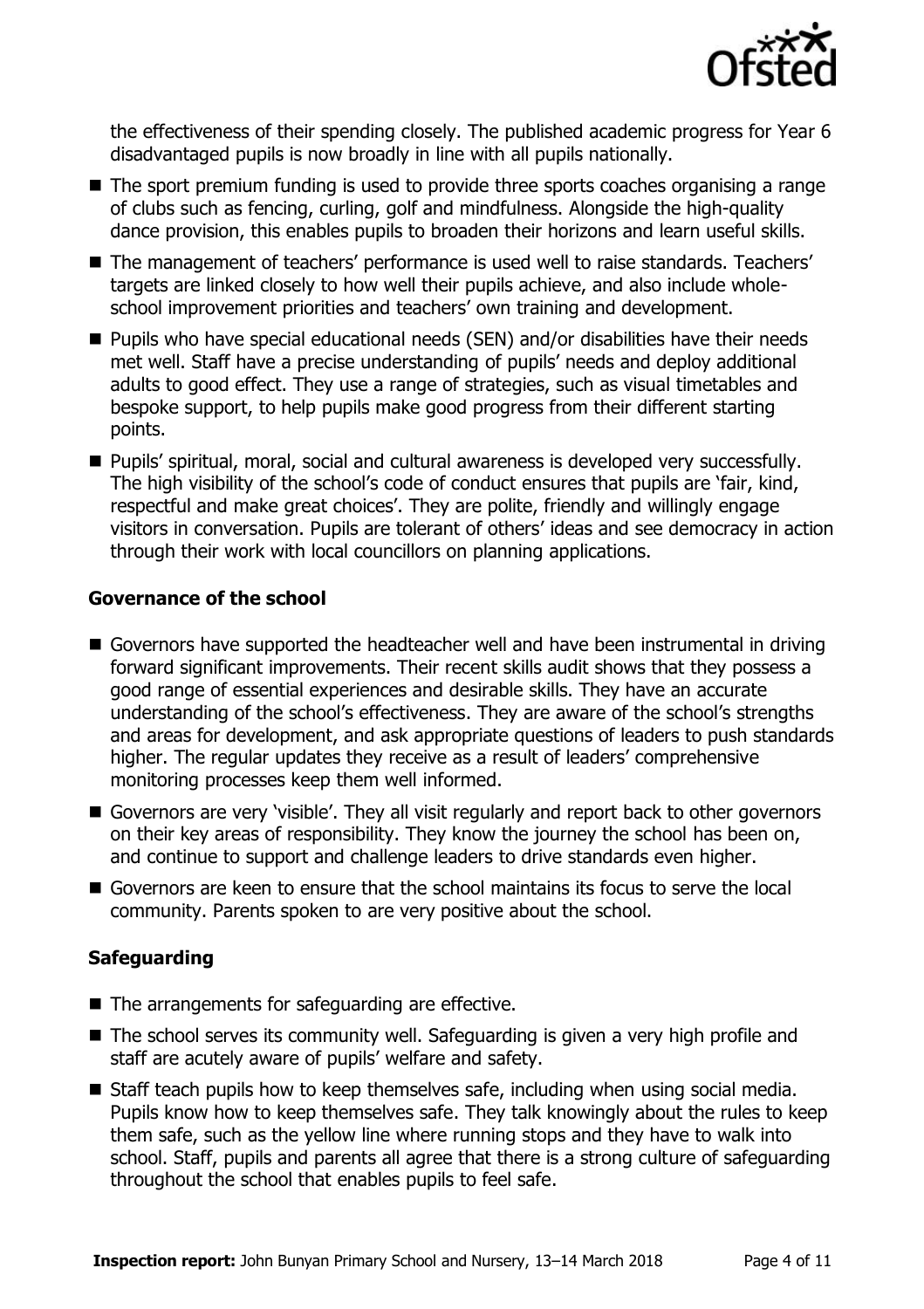

- Safeguarding arrangements are robust and rigorous. Staff are well trained to meet pupils' diverse needs. Staff register concerns appropriately and these are handled quickly and efficiently. Case files are detailed and record information accurately. Staff work effectively with external agencies, and governors are kept up to date about safeguarding matters.
- Governors monitor the school's safeguarding processes to ensure that these are robust. They make sure that all the required checks are carried out to ensure that staff are suitable to work with children.

#### **Quality of teaching, learning and assessment Good**

- As with other areas in the school, the culture across all key stages has changed because teachers expect more of pupils and what they can achieve. Pupils enjoy learning because teachers model clearly what they want pupils to do.
- Teachers use their strong subject knowledge to explain difficult concepts well. Where practice is most effective, teachers are aware of the areas that pupils find difficult and use a range of activities to guide them through challenging concepts.
- Teachers check regularly that pupils understand the work they are covering. Where misconceptions exist, most teachers adapt learning to ensure that the gaps in pupils' knowledge are filled.
- The strong relationships that have been carefully built between pupils and teachers are a common feature of the school. Teachers expect pupils to work hard, be respectful of others' viewpoints and behave well. Pupils respond positively, helping them to make good progress over time.
- Teachers help pupils to develop good speaking and listening skills by planning carefully a range of activities that capture pupils' interests. They use questioning well to check pupils' understanding, and help pupils achieve more by insisting that they answer questions in more depth.
- Additional adults are deployed carefully so that they are used effectively to support pupils. Staff are very active in their support of individuals and use a range of strategies that provide a good balance of support, while allowing pupils to develop independent skills that will help them in the future.
- Teachers use information about pupils who have SEN and/or disabilities to support them to learn well, so that they make progress in line with other pupils nationally with similar starting points.
- Although teaching is now consistently good, some pupils do not make the rapid progress of which they are capable. While pupils are now reaching national averages across most areas, by ensuring that work for the most able is planned more precisely, a greater proportion of pupils could achieve greater depth.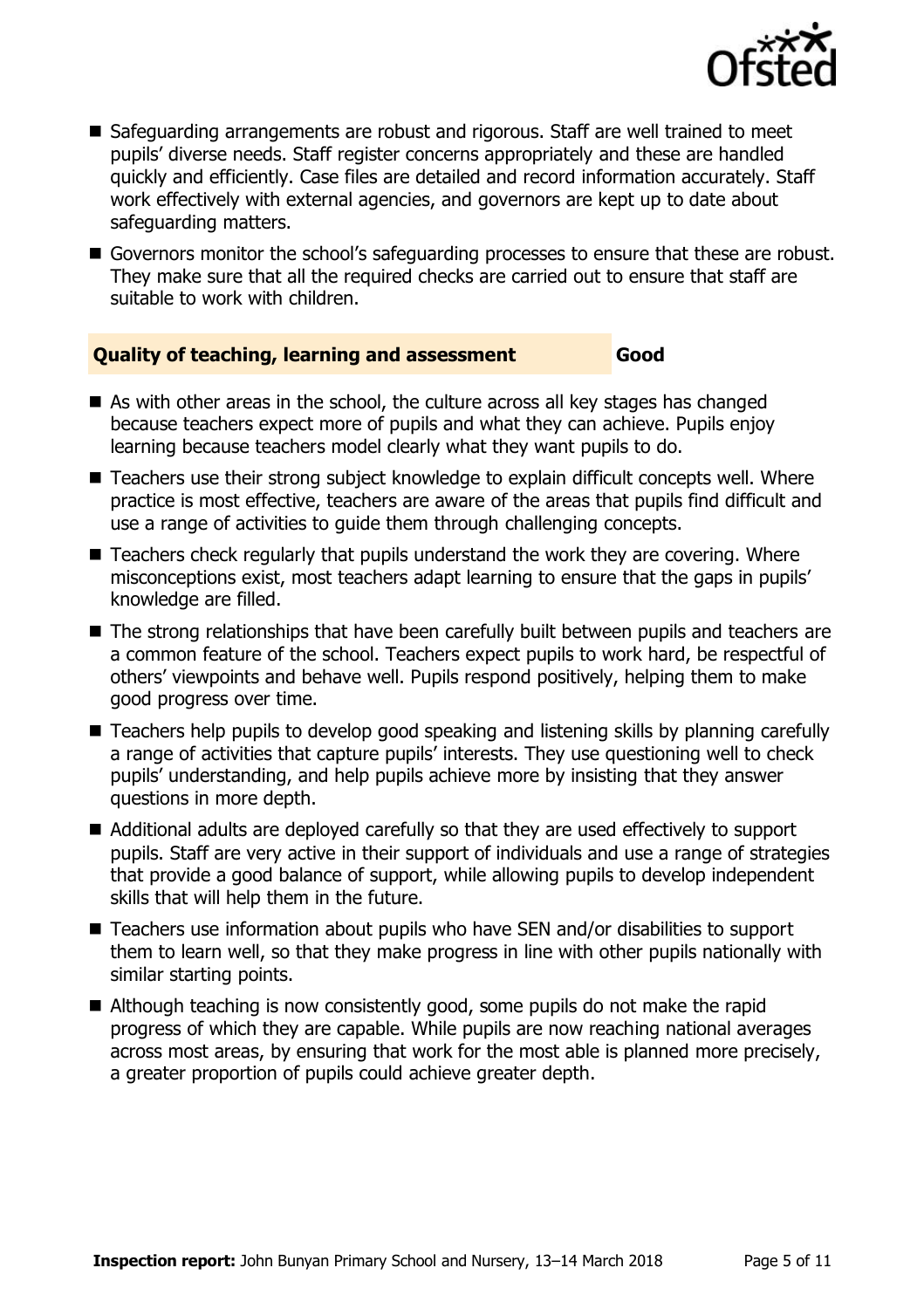

#### **Personal development, behaviour and welfare Good**

#### **Personal development and welfare**

- The school's work to promote pupils' personal development and welfare is good.
- Staff use their in-depth knowledge of their pupils well to keep them safe and support them academically and socially. Pupils follow clear, fair and firm guidelines on how to behave and treat others. They are kind to each other because they understand and follow the school's code of conduct well.
- The school is a highly inclusive place to learn. All staff and pupils are treated equally and fairly. Leaders and staff deal with pupils' behaviour calmly, effectively and systematically. The number of fixed-term exclusions is reducing, and there have been no permanent exclusions since the amalgamation.
- **Pupils benefit from the many opportunities they have to work in small groups with** other pupils, including in different age groups. This helps them to learn valuable social and communication skills.
- The school caters effectively for the welfare and personal development of its vulnerable pupils. Staff work closely and highly effectively with other agencies to ensure that pupils receive the help that they need.
- **Pupils feel safe at school. They are able to describe how the school keeps them safe** through what they have learned in assemblies, tutor time and across the curriculum.
- **Pupils say that there are a few children in the school who are unkind to other pupils.** They add that staff deal with incidents well when they do occur, and help to resolve matters quickly and effectively.

#### **Behaviour**

- The behaviour of pupils is good.
- $\blacksquare$  Pupils conduct themselves well throughout the day. They are well mannered, polite, and move quickly and sensibly around the school site. Pupils play nicely together at breaktimes and enjoy talking with friends at mealtimes. Pupils' behaviour reflects the efforts staff make to promote high standards.
- Staff make their expectations about how to behave very clear. All are expected to follow the school's code of conduct. Pupils take this on board and treat each other kindly. When pupils do make mistakes, staff help them to manage their behaviour and develop self-discipline. As some Year 6 pupils said, 'We lost time off our break yesterday, but we have learned from our mistakes and had a great break today.'
- During the inspection, staff were seen comforting a few pupils who were clearly upset. Pupils confirm that staff are good at listening to their worries and help them deal with any friendship problems.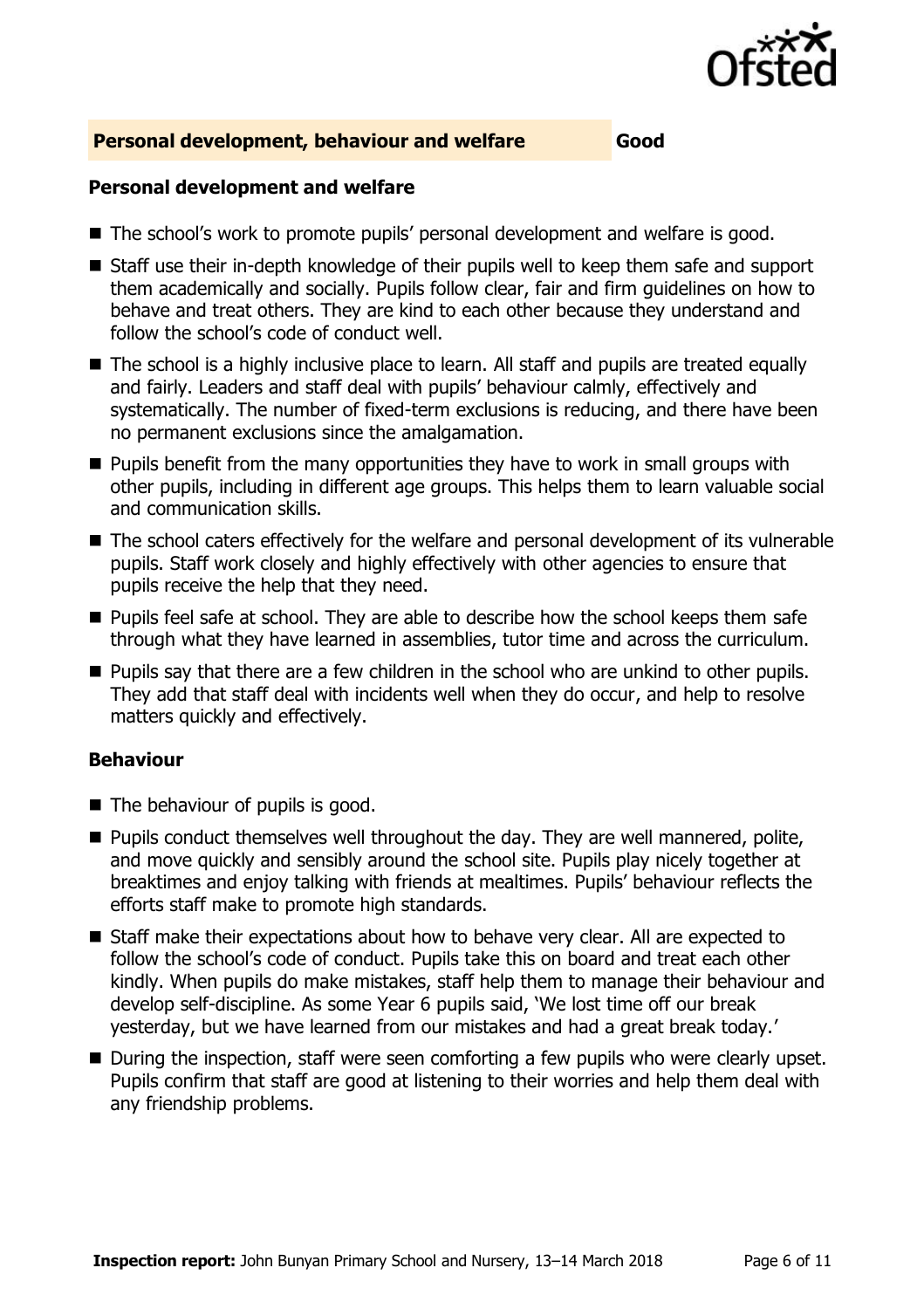

■ Overall attendance is slightly below average. There are some groups of pupils whose attendance is lower still. Leaders are familiar with these groups and could talk through the unique circumstances for each case. Leaders' five-point attendance action plan is leading to improvements, but they remain aware of the importance of both supporting yet monitoring these groups closely to improve their attendance.

#### **Outcomes for pupils Good**

- **Pupils'** outcomes are on an upward rising trend. This is because leaders' actions have led to improvements in teaching, learning and assessment, and raised everyone's expectations. Pupils currently in the school make good progress in a broad range of subjects, including English and mathematics.
- Children enter Reception with skills and understanding that are typically below those for their age. Staff work closely with local pre-schools to ensure that the children's needs are identified quickly and met well. Consequently, the proportion of children reaching a good level of development has risen steadily and is now close to the national average. This represents good progress and prepares children well for learning in key stage 1.
- Leaders have overseen significant improvements in the teaching of phonics. Last year, the results of the Year 1 phonics screening check rose steeply and are now close to the national average.
- **Pupils' outcomes for reading, writing and mathematics at the end of key stage 1 are** showing steady improvements, and the proportion of pupils reaching the expected standard is getting closer to national figures. The school's own information and pupils' work in books show that the vast majority of current pupils continue to make good progress in reading, writing and mathematics.
- Results in reading, writing and mathematics at the end key stage 2 have shown continuous improvements and are now in line with national standards. Pupils' progress is broadly in line with national figures. As a result, pupils are well prepared for the next stage in their education.
- Disadvantaged pupils' progress is in line with, and in some cases exceeds, that made by their peers. The school's comprehensive tracking systems identify pupils who fall behind, so that support is given to help them catch up.
- **Pupils who have SEN and/or disabilities make good progress from their starting points.** Leaders ensure that support is carefully tailored to meet pupils' needs well.
- At the end of key stage 2, in reading, writing and mathematics, a smaller proportion of pupils than that seen nationally achieve the higher standard.

#### **Early years provision Good Good**

■ Leadership of the Nursery and Reception classes is good. Staff work well together to ensure that safeguarding arrangements are effective and welfare requirements are met.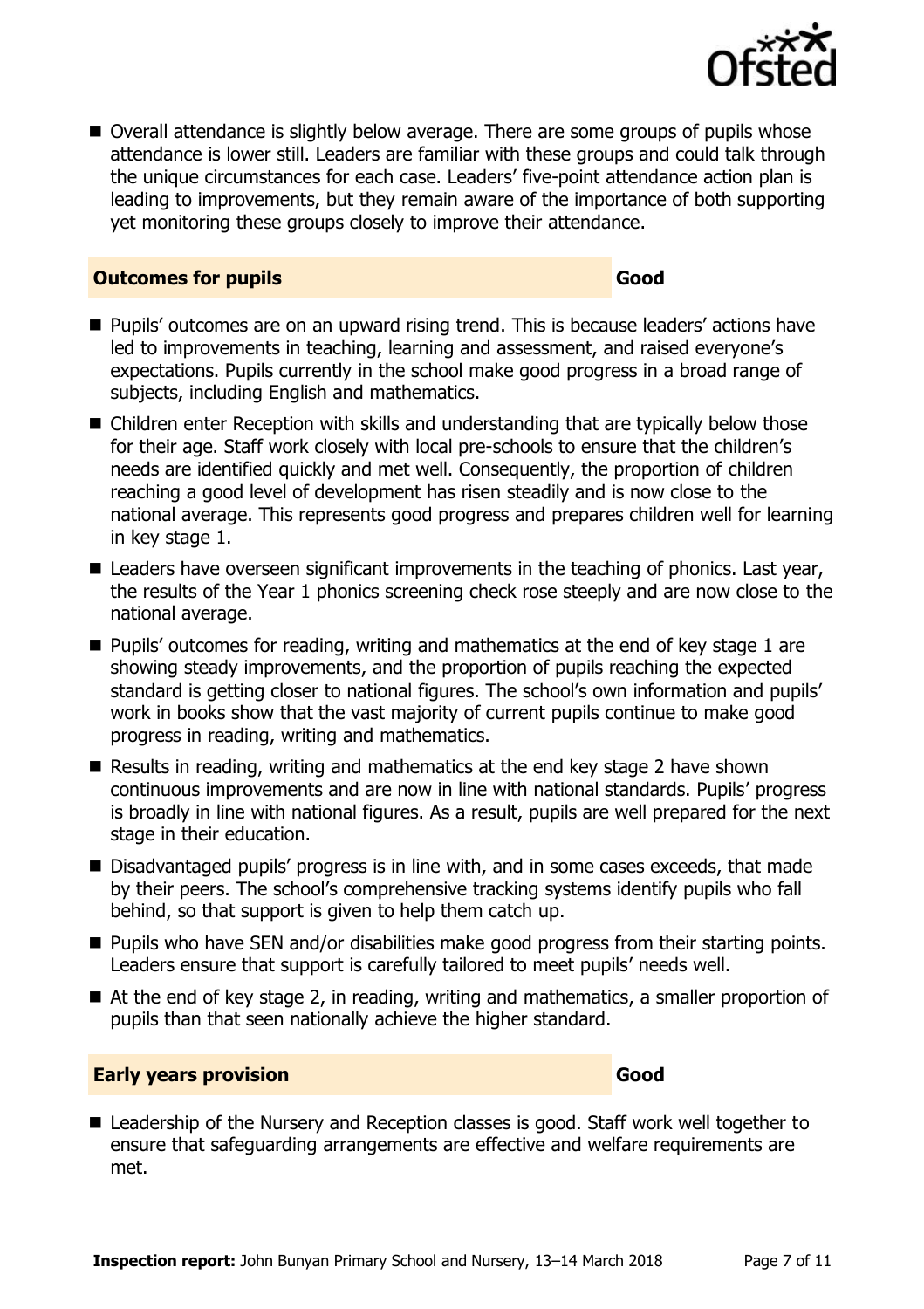

- The Nursery and Reception classrooms provide a safe, inclusive and nurturing environment. Children develop good collaboration skills, treat each other kindly and develop positive attitudes to learning through being encouraged to take part in activities. Inspectors observed children sharing 'colander hard hats' when exploring space and packing suitcases together for their holiday at the beach.
- Children in the Nursery and Reception Years make good progress from their different starting points. This is particularly evident in their personal, social and emotional development because supporting adults demonstrate appropriate behaviours well and give positive feedback.
- Relationships between children and adults are a strength. Children display confidence and can talk about what they are doing, what they have learned and which activities they enjoy the most.
- The early years leader has an accurate view of the strengths of the provision. She has successfully overseen improvements in children's progress, so that the proportion of children demonstrating a good level of development has increased steadily over the last three years and is now approaching the national average.
- Nursery and Reception classrooms are well organised to help children access a broad range of learning activities. Staff carefully model their high expectations of the children well. Children make good progress because teachers take account of what children know and can do to plan activities that meet children's needs effectively.
- Children make good progress from their different starting points because teachers use resources effectively, meaning that children are interested and enthusiastic about learning. Teachers have clear structures and routines in place that ensure children settle quickly, listen carefully and follow instructions.
- Phonics is taught effectively. Children demonstrate a good level of phonics knowledge that helps support their reading. Some children receive intensive support to help them blend sounds to make words and then use them appropriately in sentences. Most children are adept at recognising letters and their associated sounds, preparing them for Year 1 well.
- Parents are kept well informed of their child's progress through regular meetings and assessments that are shared through online learning journals. Parents talked very positively about the school -for example, 'My children are very happy and love coming to school.'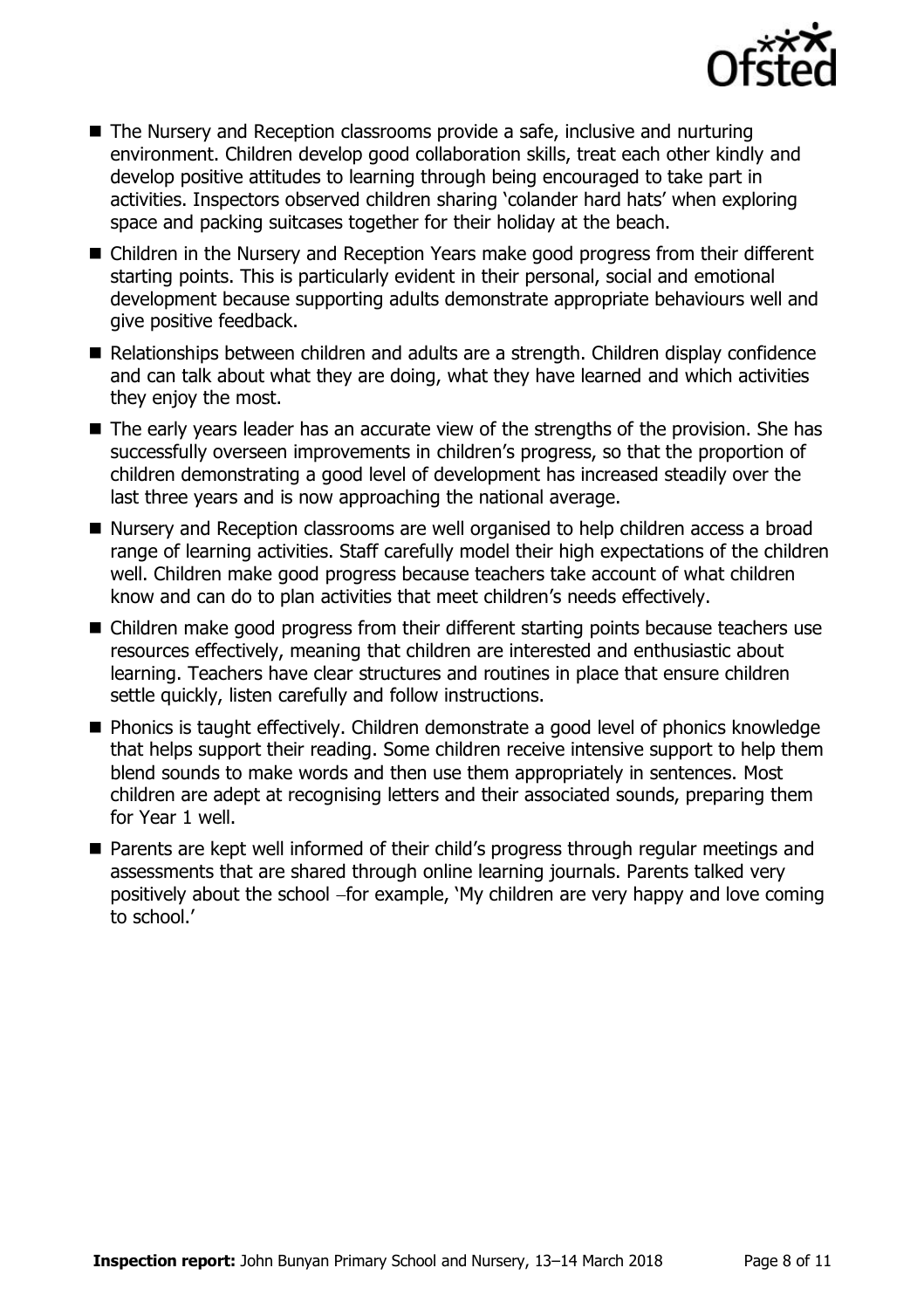

# **School details**

| Unique reference number | 114818       |
|-------------------------|--------------|
| Local authority         | <b>Essex</b> |
| Inspection number       | 10048998     |

This inspection of the school was carried out under section 5 of the Education Act 2005.

| <b>Type of school</b>               | Primary                  |
|-------------------------------------|--------------------------|
| School category                     | Maintained               |
| Age range of pupils                 | 3 to 11                  |
| <b>Gender of pupils</b>             | Mixed                    |
| Number of pupils on the school roll | 593                      |
| Appropriate authority               | The governing body       |
| Chair                               | Nigel Hill               |
| <b>Headteacher</b>                  | Deborah Bailey           |
| Telephone number                    | 01376 321 814            |
| Website                             | www.johnbunyan.co.uk     |
| <b>Email address</b>                | admin@johnbunyan.co.uk   |
| Date of previous inspection         | Not previously inspected |

### **Information about this school**

- This was the first inspection since the John Bunyan Infant and Nursery School and the John Bunyan Junior School amalgamated to become a community primary and nursery school in January 2016.
- The school is a larger than average-sized primary and nursery school. The proportion of disadvantaged pupils is significantly above the national average.
- The proportion of pupils who have SEN and/or disabilities is broadly average, although the proportion who have an education, health and care plan is above average.
- The proportion of pupils who speak English as an additional language is below the national average. Pupils are predominantly of White British heritage.
- The school met the floor standards set by the Department for Education for the achievement of pupils in Year 6 in 2017.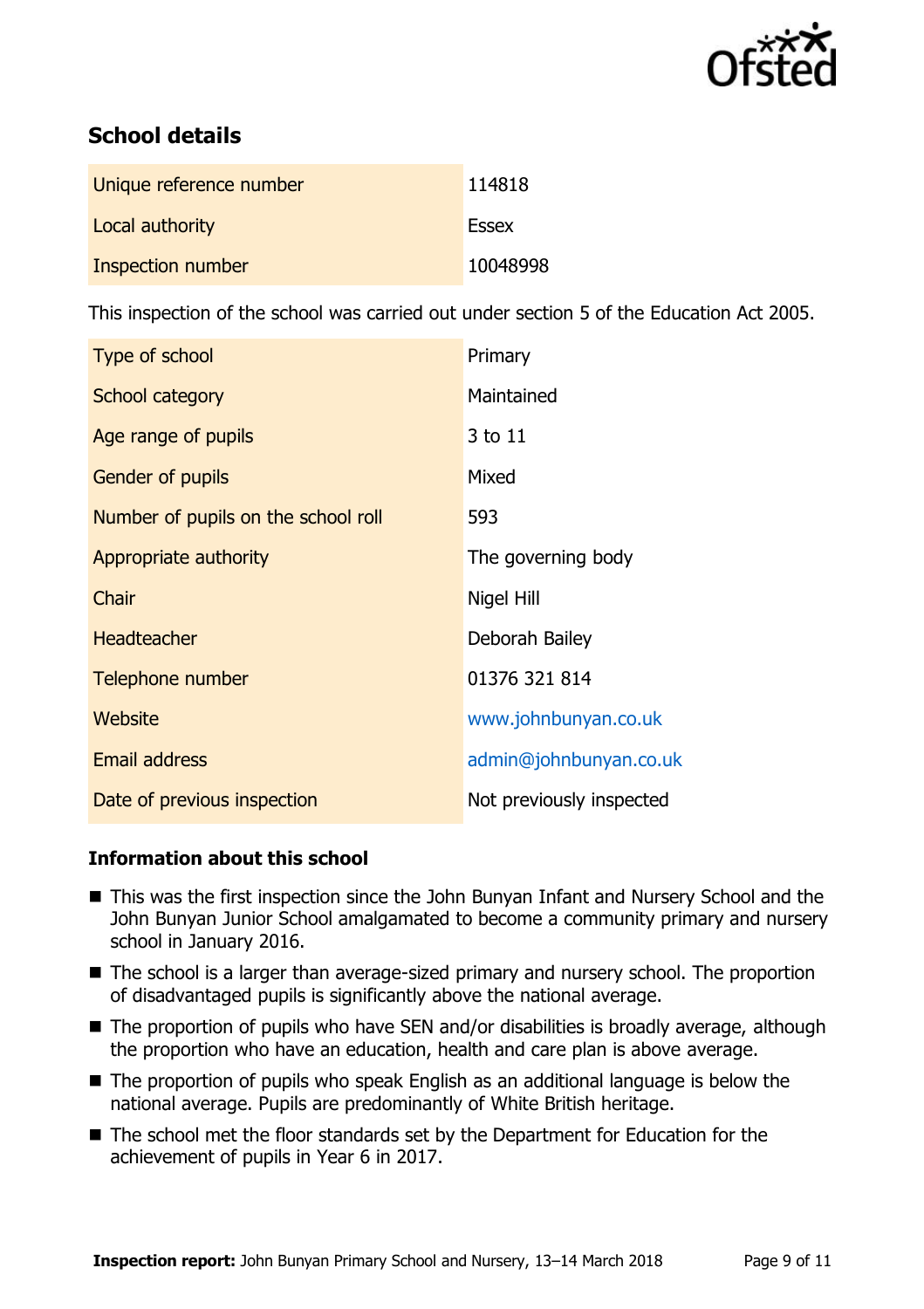

# **Information about this inspection**

- Inspectors carried out observations across all year groups, many of which were joint observations with senior leaders.
- Inspectors looked carefully at pupils' work and talked to pupils, both formally and informally, from different year groups to discuss their experience of the school. Inspectors listened to pupils read and talked to them about books they enjoy.
- Inspectors held discussions with the headteacher, senior and middle leaders, governors and a representative from the local authority. An inspector also held a telephone conversation with the headteacher from a partnership school.
- Inspectors reviewed a range of school documentation including safeguarding records, case studies, attendance records, self-evaluation summaries, the school improvement plan and current assessment information.
- Some parents mentioned difficulties accessing Ofsted's online questionnaire, Parent View, during the inspection. As such, there were very few responses. Inspectors did take account of the school's own parental survey information and talked to parents as they dropped their children off at school.
- Inspectors took account of the views of 34 pupils, three parents who left free-text comments and 53 members of staff from the online questionnaire.

#### **Inspection team**

| John Randall, lead inspector | Her Majesty's Inspector |
|------------------------------|-------------------------|
| Rachael Judd                 | Ofsted Inspector        |
| Liz Hackett                  | Ofsted Inspector        |